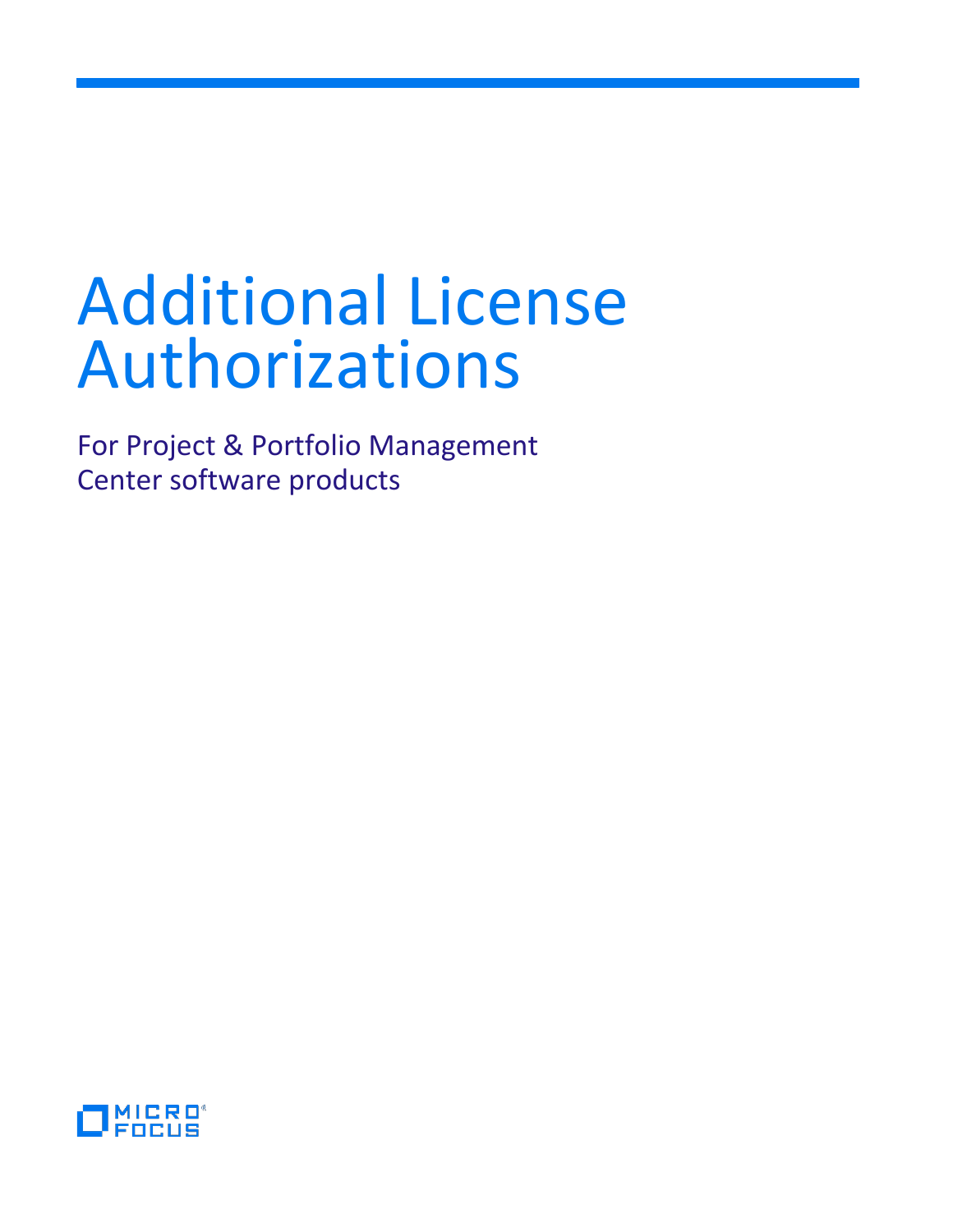## **Products and suites covered**

| <b>Products</b>                                                                             | <b>E-LTU or E-Media</b><br>available * | Non-production use<br>category ** |
|---------------------------------------------------------------------------------------------|----------------------------------------|-----------------------------------|
| HPE Project & Portfolio Management (previously called HP Project & Portfolio<br>Management) | Yes                                    | Class 1                           |

| <b>Suites</b>                                                                                                                               | <b>E-LTU or E-Media</b><br>available * | Non-production use<br>category ** |
|---------------------------------------------------------------------------------------------------------------------------------------------|----------------------------------------|-----------------------------------|
| HPE Project and Portfolio Management Enterprise Suite (previously called HP Project<br>and Portfolio Management Enterprise Suite)           | Yes                                    | Class 1                           |
| HPE Project & Portfolio Management Portfolio Manager Suite (previously called HP<br>Project & Portfolio Management Portfolio Manager Suite) | Yes                                    | Class 1                           |
| HPE Project & Portfolio Management Project Manager Suite (previously called HP<br>Project & Portfolio Management Project Manager Suite)     | Yes                                    | Class 1                           |
| HPE Project & Portfolio Management Team Member Suite (previously called HP Project<br>& Portfolio Management Team Member Suite)             | Yes                                    | Class 1                           |

\* Any product sold as E-LTU or E-Media shall be delivered electronically regardless of any contrary designation in a purchase order.

\*\* Non-production use rights, if any, can be found at **[software.microfocus.com/legal/software-licensing](https://software.microfocus.com/legal/software-licensing)**.

## **Definitions**

Capitalized terms not otherwise defined in this ALA document are defined in the governing agreement.

| Term                                 | <b>Definition</b>                                                                                                                                                                                                                                                                                                                                                                                   |
|--------------------------------------|-----------------------------------------------------------------------------------------------------------------------------------------------------------------------------------------------------------------------------------------------------------------------------------------------------------------------------------------------------------------------------------------------------|
| Connector or Conn                    | Means an integration element to a certain software, format or function through use of the Micro Focus<br>software product.                                                                                                                                                                                                                                                                          |
| Device or Dev                        | Means an addressable entity, physical or virtual, including but not limited to router, switch, bridge, hub,<br>server, PC, laptops, handheld device or printer that resides within the range defined for interrogation<br>and asset tracking.                                                                                                                                                       |
| <b>E-LTU and E-Media</b>             | Means products which are electronically delivered only, and as such any reference to FOB Destination or<br>delivery methods that are stated on your purchase order other than electronic shall be null and void with<br>respect to these E-LTU or E-Media products.                                                                                                                                 |
| Foundation                           | Means a single Instance of the core or primary components of a software application which enable its<br>basic functionality, and without which the additional modules available for the application are unable to<br>operate. Foundation software may be installed on one or multiple servers, depending on the specific<br>architecture required to enable the functioning of the single Instance. |
| Instance                             | Is defined as each implementation of the application installed on a Server.                                                                                                                                                                                                                                                                                                                         |
| Internal Use                         | Means access and Use of the software for purposes of supporting your internal operations or functions.                                                                                                                                                                                                                                                                                              |
| <b>LTU</b>                           | Means License To Use.                                                                                                                                                                                                                                                                                                                                                                               |
| Casual Named User or<br>Csl Nmd User | Means a Named User that may occasionally access APIs, create and view requests, update only the<br>requests the user created, view portals, and run/view reports.                                                                                                                                                                                                                                   |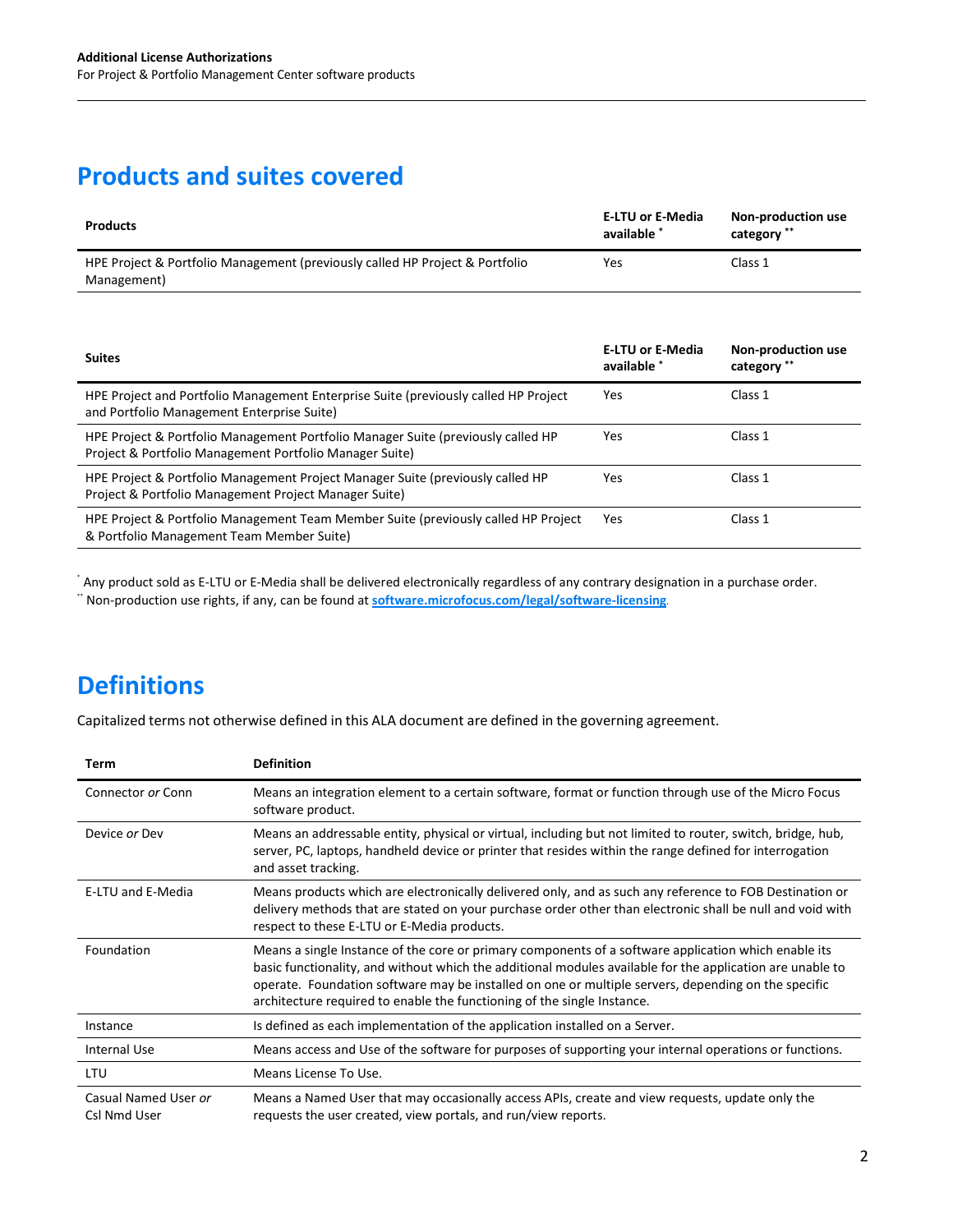#### **Additional License Authorizations**

For Project & Portfolio Management Center software products

| Term                               | <b>Definition</b>                                                                                                                                                                                                                                                                                                                                    |
|------------------------------------|------------------------------------------------------------------------------------------------------------------------------------------------------------------------------------------------------------------------------------------------------------------------------------------------------------------------------------------------------|
| Power Named User                   | Means a Named User that may access APIs, create and view requests, update requests created by any<br>Demand Management user, review the system portal and run/view reports.                                                                                                                                                                          |
| Named User or Nmd User             | Means a specific individual authorized by Licensee to access the software regardless of whether they are<br>actively using the software.                                                                                                                                                                                                             |
| <b>Occasional User</b>             | Means a user who logs into the SaaS Project and Portfolio Management Instance once a week or less.                                                                                                                                                                                                                                                   |
| SaaS                               | Means Software as a Service which is a service which allows access to the Software, support and related<br>professional services, as described in an order document, datasheet or a Statement of Work (SOW).                                                                                                                                         |
| Server                             | Means any designated computer system in which an Instance or Instances of the software is installed.                                                                                                                                                                                                                                                 |
| <b>Standard Users</b>              | Means those users who log into the SaaS Project and Portfolio Management Instance more than once a<br>week.                                                                                                                                                                                                                                          |
| Suite                              | Means two or more software products combined into a single license offering. The specific software<br>products included in a Suite are specified in the software specific license terms below. Software<br>products included in a Suite are governed by the individual authorizations and use restrictions associated<br>with each software product. |
| Term License to Use or<br>Term LTU | Means a software license to use (LTU) which indicates in its license description that the license is valid for<br>a specific period of time such as One Month (1M), One Year (1Y) etc. Term LTU's are not perpetual<br>licenses.                                                                                                                     |
| <b>Term Support</b>                | Means a fixed period support offering that is only valid during the time period of the associated Term<br>LTU.                                                                                                                                                                                                                                       |
| Use                                | Means to install, store, load, execute and display one copy of the software.                                                                                                                                                                                                                                                                         |

## **Software specific license terms**

Software products with software specific license terms are described below. Software products covered by this ALA document (as listed above) and not covered in this section do not have software specific license terms.

### **HPE Project & Portfolio Management (previously called HP Project & Portfolio Management)**

HPE Project & Portfolio Management includes a license to HP Anywhere limited edition software. Use of the remote access capabilities of the HP Anywhere limited edition software is restricted to the HPE Project & Portfolio Management software only and cannot be used with any other Micro Focus product or third party products.

HPE Project & Portfolio Management Application Portfolio Management – Casual Named User 100 Pk: is a bundle of 100 licenses intended solely for access to Application Portfolio Management in order to respond to surveys or update specific application detail information and view dashboards containing content specific to this user type.

HPE Project & Portfolio Management Application Portfolio Management – Named User: allows to add and update information, view application and portfolio level portlets, run reports, perform dynamic graphing analysis, create, submit and review surveys, and create new portlets and dashboard items.

HPE Project & Portfolio Management Demand Management – Casual Named User: access APIs, submit requests, monitor the status of own requests, and provide user sign-off. Includes access to Application Portfolio Management to respond surveys or update specific application detail information and view dashboards containing content specific to this user type.

HPE Project & Portfolio Management Demand Management – Power Named User: access APIs, submit requests, monitor the status of own and others' requests, and provide user sign-off. Participate in the request processes and actively resolve requests – update request information, perform approvals, assign requests, prioritize requests, move requests through the workflow. Monitor SLA's and act on exceptions, run reports. Includes access to Application Portfolio Management to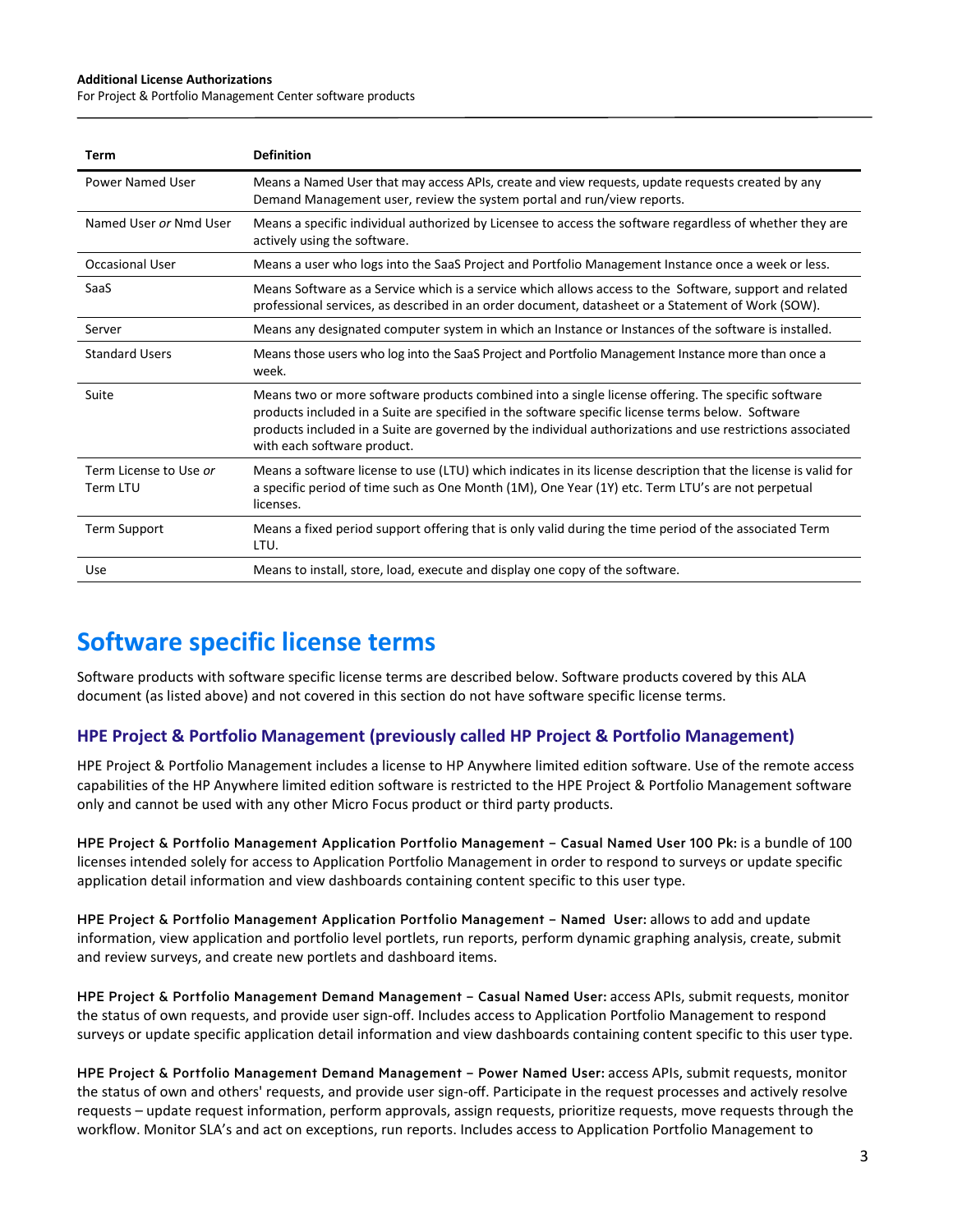respond surveys or update specific application detail information and view dashboards containing content specific to this user type.

HPE Project & Portfolio Management Mobility Access Smart Plug-in: HPE Project & Portfolio Management Mobility Access Smart Plug-in is licensed per Foundation and is required for each HPE Project & Portfolio Management Foundation license purchased.

### **Project & Portfolio Management Center Suite offerings**

| <b>Suite</b>                                                                                                                                                               | <b>Offering includes</b>                                                                                                                                                                                                                                                                                                                                                                                                                                                                                 |
|----------------------------------------------------------------------------------------------------------------------------------------------------------------------------|----------------------------------------------------------------------------------------------------------------------------------------------------------------------------------------------------------------------------------------------------------------------------------------------------------------------------------------------------------------------------------------------------------------------------------------------------------------------------------------------------------|
| HPE Project & Portfolio Management<br>Enterprise Suite Casual Named User<br>(previously called HP Project &<br>Portfolio Management Enterprise<br>Suite Casual Named User) | ■ 1 HPE Project & Portfolio Management Demand Management Casual Named User<br>■ 1 HPE Project & Portfolio Management Time Management Named User                                                                                                                                                                                                                                                                                                                                                          |
| HPE Project & Portfolio Management<br>Enterprise Suite Power Named User<br>(previously called HP Project &<br>Portfolio Management Enterprise<br>Suite Power Named User)   | ■ 1 HPE Project & Portfolio Management Foundation (over 25 users)<br>1 HPE Project & Portfolio Management User Administration Named User<br>1 HPE Project & Portfolio Management Configuration Named User<br>1 HPE Project & Portfolio Management Demand Management Power Named User<br>1 HPE Project & Portfolio Management Portfolio Management Named User<br>1 HPE Project & Portfolio Management Program Management Named User<br>1 HPE Project & Portfolio Management Project Management Named User |
| HPE Project & Portfolio Management<br>Portfolio Manager Suite Named User<br>(previously called HP Project &<br>Portfolio Management Portfolio<br>Manager Suite Named User) | ■ 1 HPE Project & Portfolio Management Demand Management Power Named User<br>1 HPE Project & Portfolio Management Portfolio Management Named User<br>1 HPE Project & Portfolio Management Program Management Named User<br>1 HPE Project & Portfolio Management Project Management Named User<br>The above listed licenses entitle to use the Financial Management and Resource<br>Management modules                                                                                                    |
| HPE Project & Portfolio Management<br>Project Manager Suite Named User<br>(previously called Project & Portfolio<br>Management Project Manager Suite<br>Named User)        | " 1 HPE Project & Portfolio Management Demand Management Power Named User<br>■ 1 HPE Project & Portfolio Management Program Management Named User<br>1 HPE Project & Portfolio Management Project Management Named User<br>1 HPE Project & Portfolio Management Time Management Named User<br>The above listed licenses entitle to use the Financial Management and Resource<br>٠<br>Management modules                                                                                                  |
| HPE Project & Portfolio Management<br>Team Member Suite Named User<br>(previously called HP Project &<br>Portfolio Management Team<br>Member Suite Named User)             | ■ 1 HPE Project & Portfolio Management Demand Management Casual Named User<br>1 HPE Project & Portfolio Management Time Management Named User                                                                                                                                                                                                                                                                                                                                                            |